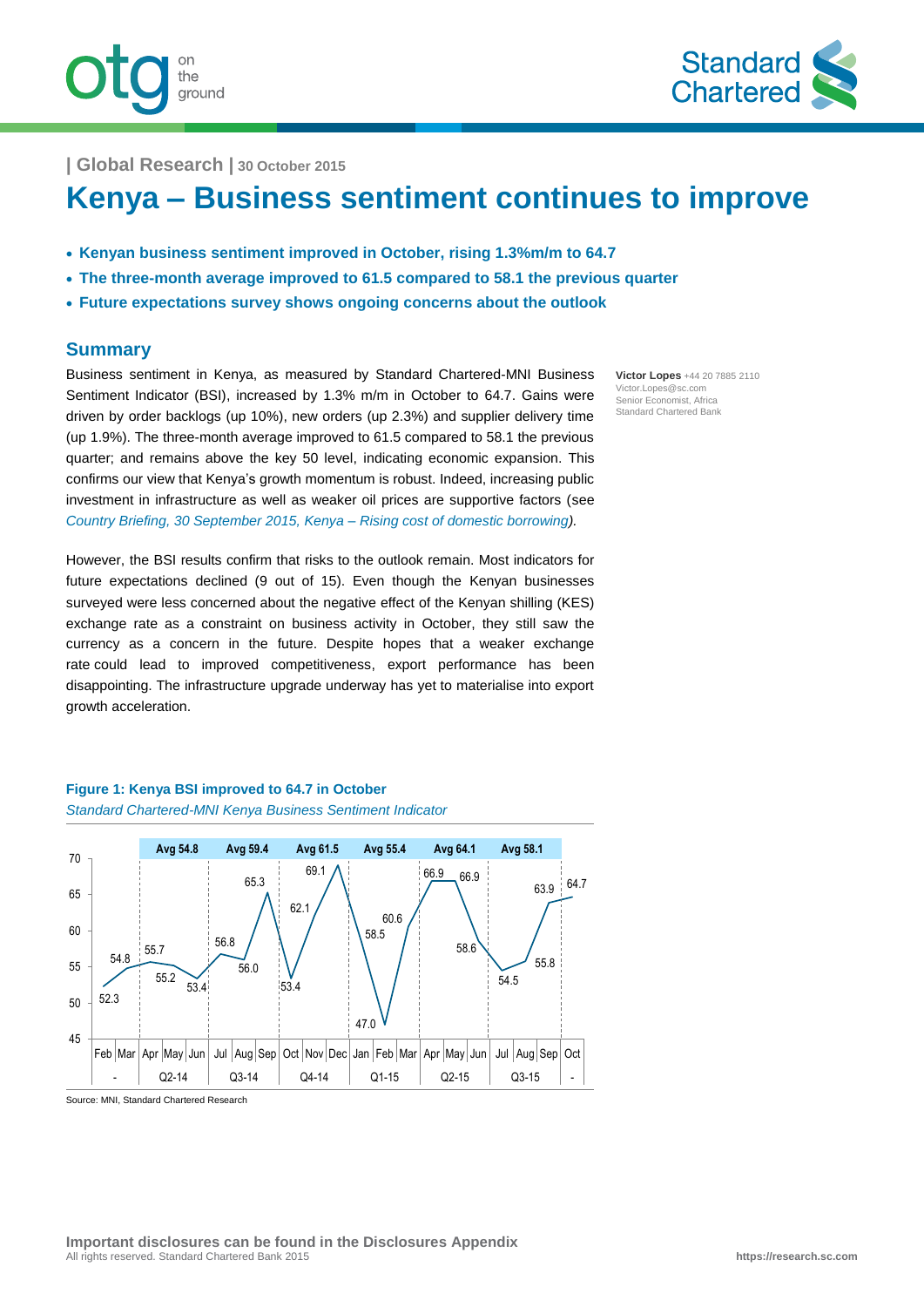Also, in line with higher interest rates, Kenyan firms are more concerned about the availability of credit. In our view, higher market interest rates in Kenya remain a key macroeconomic concern. Earlier KES weakness necessitated aggressive tightening by the Central Bank of Kenya (CBK), which raised the policy rate a cumulative 300bps to 11.5% at two consecutive meetings in June and July. With liquidity unevenly spread within the banking system, and the government of Kenya facing a large borrowing requirement this year, market interest rates have faced increasing pressure. While high rates support the KES and are positive for the inflation outlook (we think inflation will remain in single digits, with headline inflation rising to just above 8% by end-2015), they increase the government's borrowing costs and represent a key risk to public finances. With Kenya increasing its external borrowing with a recently concluded syndicated loan, however, we expect the pressure on market interest rates to gradually dissipate.

### **BSI methodology – A recap**

The Standard Chartered-MNI BSI for Kenya is a diffusion index, summarising in a single number how optimistic businesses feel about current and future economic conditions.

We partner with MNI, a well-known data provider that has long produced the Chicago PMI, among other indicators, to construct the Standard Chartered-MNI BSI. Each month, up to 200 formal-sector businesses, active in different segments of Kenya's economy, respond to questions on Kenya's current and future economic conditions. Most of the respondents polled are Nairobi-based, with some in Mombasa; the businesses that they represent are active across Kenya.

While small and medium-sized enterprises (SMEs) are represented, so are corporates with a regional East African presence, both listed and unlisted. The responses of our panel of companies are collated to generate a single number that captures sentiment. The headline BSI (current conditions index) for Kenya is made up of a number of components with different weights: new orders (35% weight), production (25%), employment (15%), order backlogs (15%) and supplier delivery times (10%).

Respondents are asked whether business activity has increased, decreased or remained the same compared with the previous month. They are also asked about their expectations for the next quarter. We use this information to calculate a diffusion indicator, by adding the percentage share of positive responses to half of the percentage of respondents reporting no change. An indicator above 50 shows an expansion. An indicator below 50 indicates a contraction. A result of 50 means no change.

Questions are asked on a number of key business metrics, including orders, production, pricing, inventories, credit availability and the impact of exchange rate trends. These questions are provided at the end of this report (Figure 17). Data collation for Kenya was initiated in February 2014. The short survey history means that it is not yet possible to adjust for seasonality. Nonetheless, we can still observe how sentiment might be changing from month to month, based on our representative panel of companies. We believe that the receipt of timely information on economic performance can help a range of stakeholders, both in the private sector and in policy circles, with their economic decision-making.

*Each month, we poll c.200 businesses that represent different sectors of Kenya's economy*

*A headline BSI reading above 50 is typically consistent with economic expansion*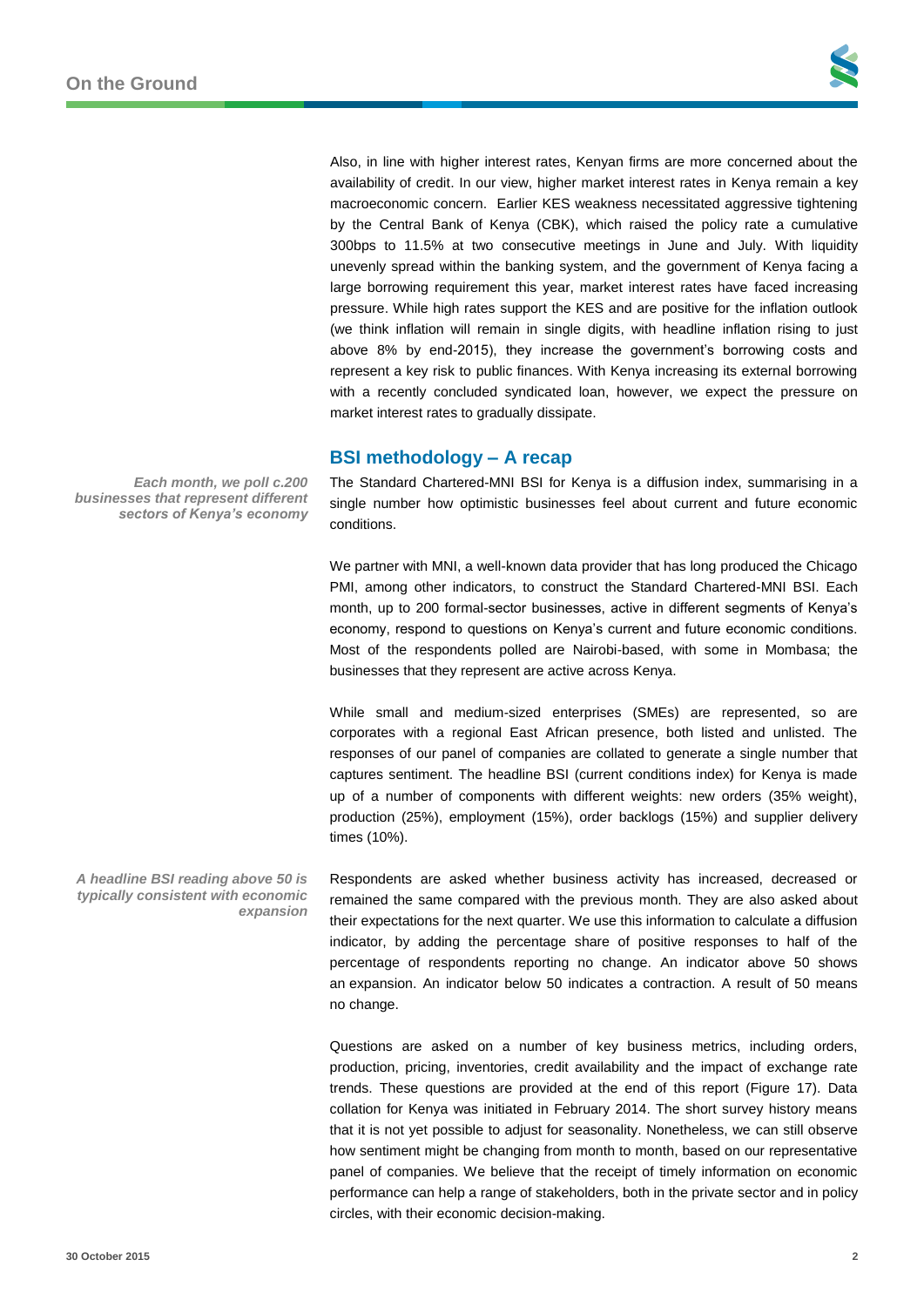#### **Figure 2: Overall business conditions**



## **Overall business conditions deteriorated**

After a significant improvement in September, overall business conditions deteriorated in October. Current conditions declined by 1.6% m/m and future expectations fell even more – by 4.7%.

Source: MNI, Standard Chartered Research

#### **Figure 3: Production**

#### *Current conditions fell 2.7% m/m*



Source: MNI, Standard Chartered Research

#### **Figure 4: New orders**

*Current conditions increase 2.3% m/m*



#### **Increased new orders**

.

Current conditions increased by 2.3%; while future expectations rose 10.5%, highlighting increased activity.

Source: MNI, Standard Chartered Research

#### **Production declined as firms use their stocks**

Production makes up 25% of the headline BSI. Production fell as Kenyan firms have opted to use their inventories to meet higher orders. Future expectations increased slightly by 2.6%m/m, highlighting optimism among Kenyan corporates that their production will increase in the near term.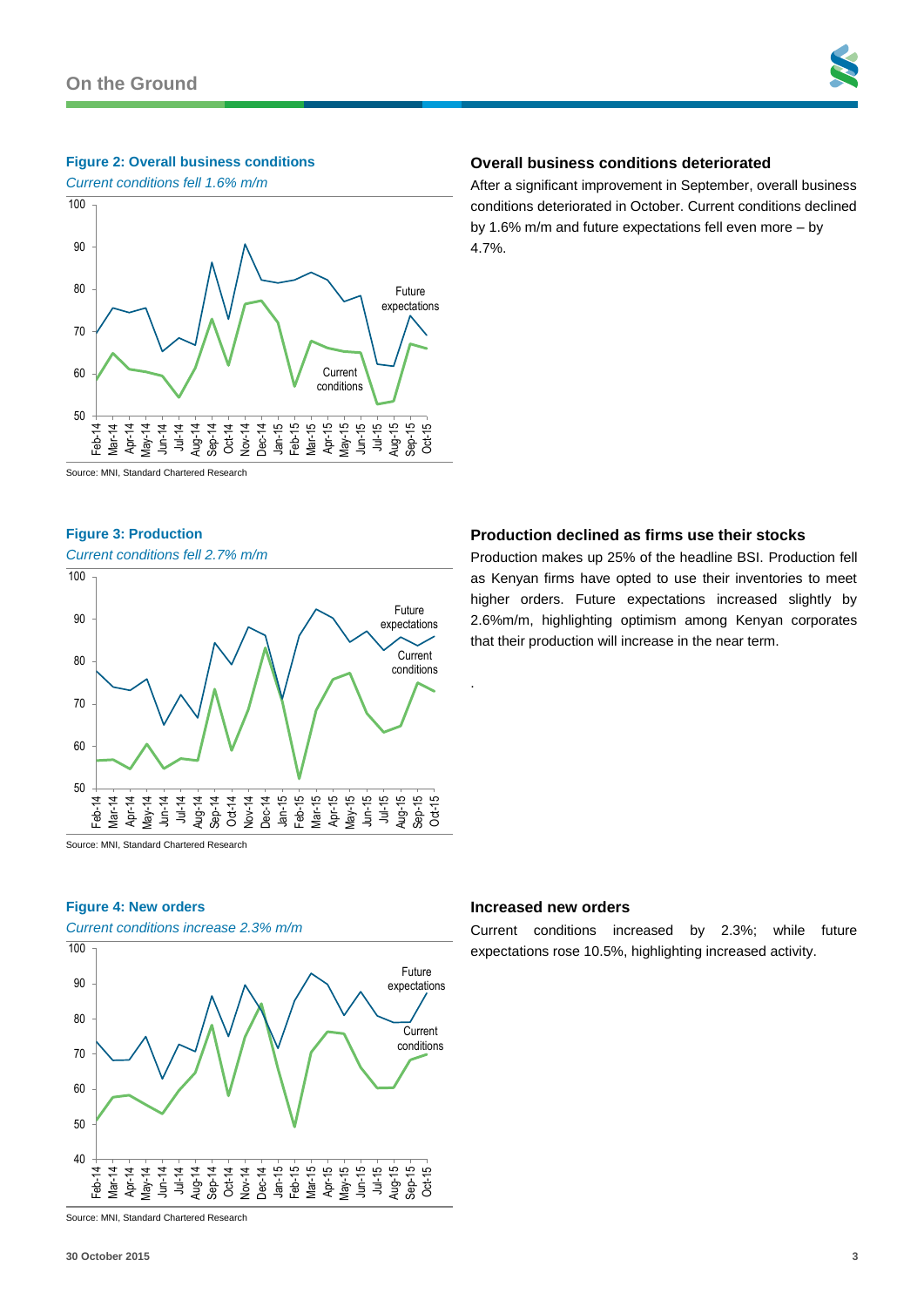#### **Figure 5: Export orders**

*Current conditions fell 3.7% m/m*



#### **Declining export orders**

Export orders declined to their lowest level since the launch of the BSI indicators. Recent exchange rate stabilisation might have played a role in terms of Kenyan exports being less competitive– especially regionally – but this is unlikely to be the only factor. Kenya faces a number of structural issues that have limited export growth in recent years.

Source: MNI, Standard Chartered Research

#### **Figure 6: Production capacity**

*Current conditions fell 11.7% m/m*



Source: MNI, Standard Chartered Research

#### **Figure 7: Order backlogs**

*Current conditions increase 10% m/m*



### **Order backlogs surged**

Current conditions increased by 10%m/m in October helping to drive the BSI improvement (order backlogs contribute 15% of the headline BSI).

Source: MNI, Standard Chartered Research

#### **Production capacity – More negative responses**

The number of companies planning to increase production capacity declined 11.7%, which might be linked to less affordability of credit but may also be a sign that growth is slowing. However, future conditions continued their rebound.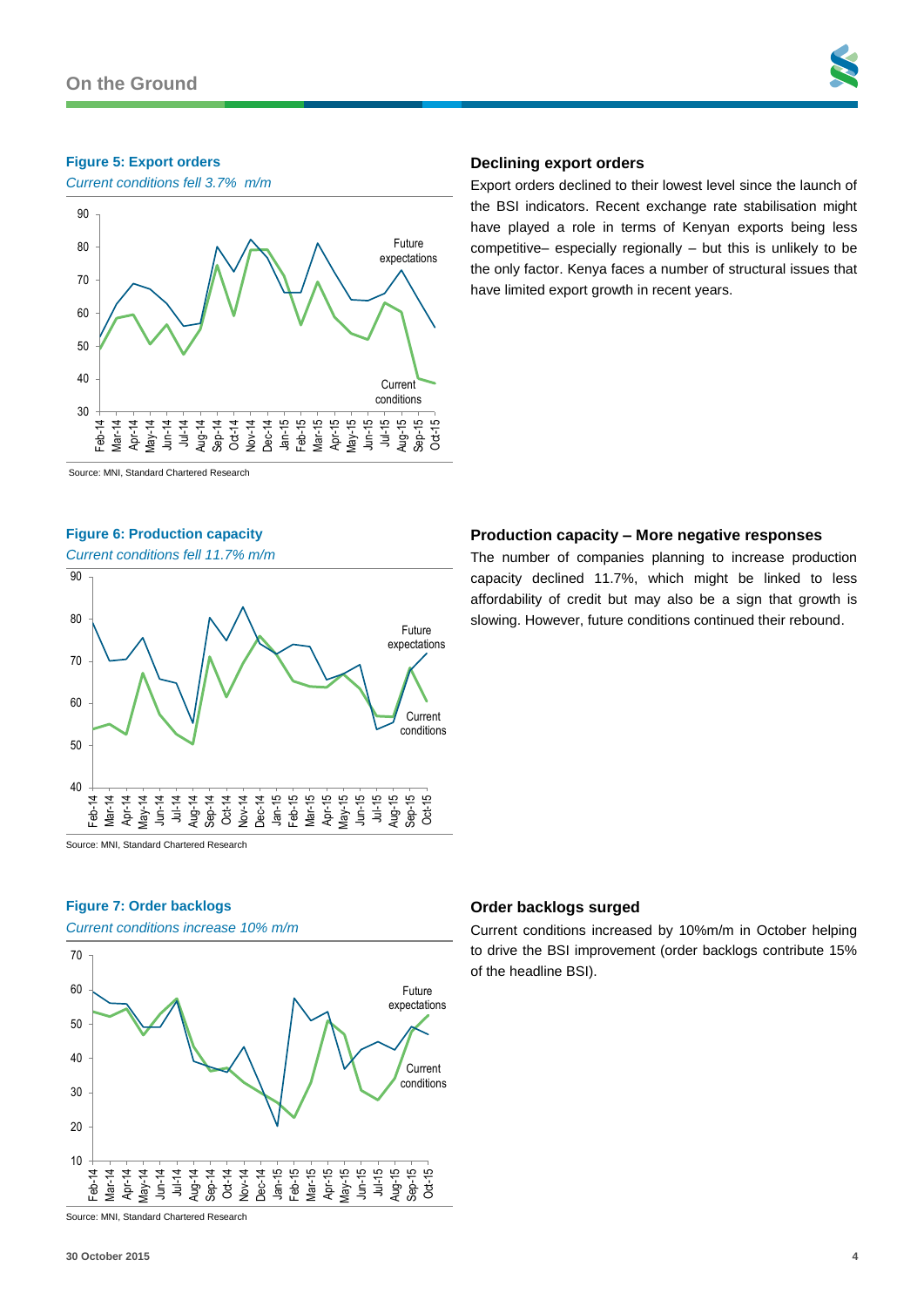#### **Figure 8: Employment**



#### **Employment intentions remained subdued**

Current conditions for employment fell by 1.9%m/m in October. While business confidence has remained in expansionary territory for most of the series history, it has rarely indicated robust employment gains.

Current conditions for inventories declined 19.3%m/m in October. Kenyan firms reported lower inventories of finished goods, in line with lower production and the rise in order

Source: MNI, Standard Chartered Research

#### **Figure 9: Inventories**

*Current conditions fell 19.3% m/m*



Source: MNI, Standard Chartered Research

#### **Figure 10: Input prices**

*Current conditions declined 9% m/m*



## **Firms expected lower input prices**

**Inventories declined**

backlogs.

Current conditions for input prices declined 9% in October and future conditions declined by 11.4%, which highlights the belief that the exchange rate should remain stable. Cheaper imported fuel is also likely to be a factor in declining input cost expectations.

Source: MNI, Standard Chartered Research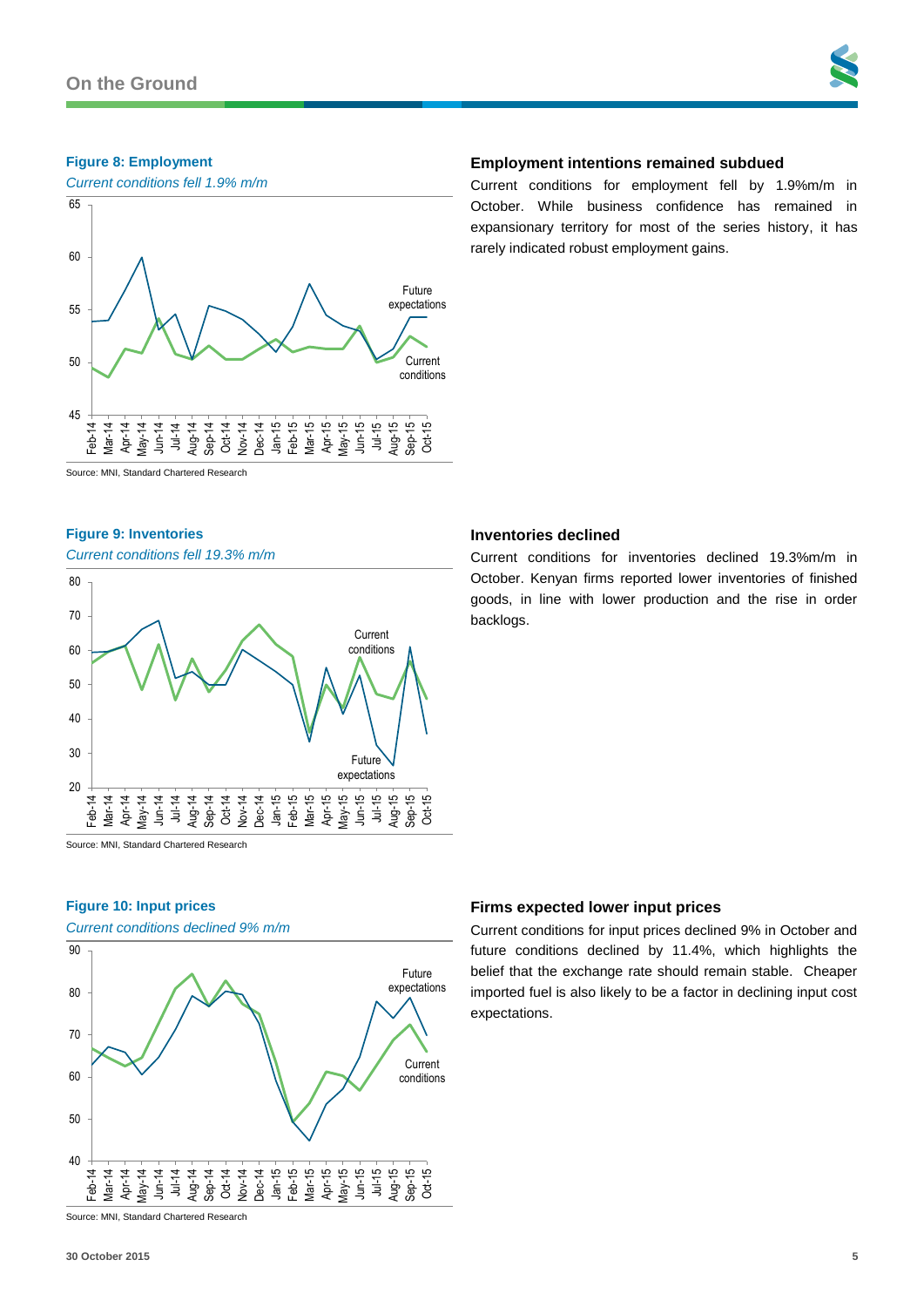#### **Figure 11: Prices received**



#### Source: MNI, Standard Chartered Research

#### **Figure 12: Financial position of your company**

*Current conditions increased 3.4% m/m*



Source: MNI, Standard Chartered Research

#### **Figure 13: Interest rates paid**

*Current conditions rose 31.6% m/m*



Source: MNI, Standard Chartered Research

#### **30 October 2015 6**

#### **Kenyan firms were not able to pass price rises on**

Current conditions for prices received decreased 9.7%m/m in October. This is in line with lessening inflation concerns

#### **Corporates still positive on their financial situations**

Companies remain relatively upbeat about their financial positions. The current conditions indicator increased by 3.4% in October. However, future conditions declined by 3.1%, probably because firms wonder about the impact of higher interest rates.

#### **More firms reported higher interest rate paid**

Both current conditions and future expectations for interest rates paid increased in October, reflecting more firms indicating that interest rates paid had increased. This is unsurprising given the extent of monetary tightening so far this year.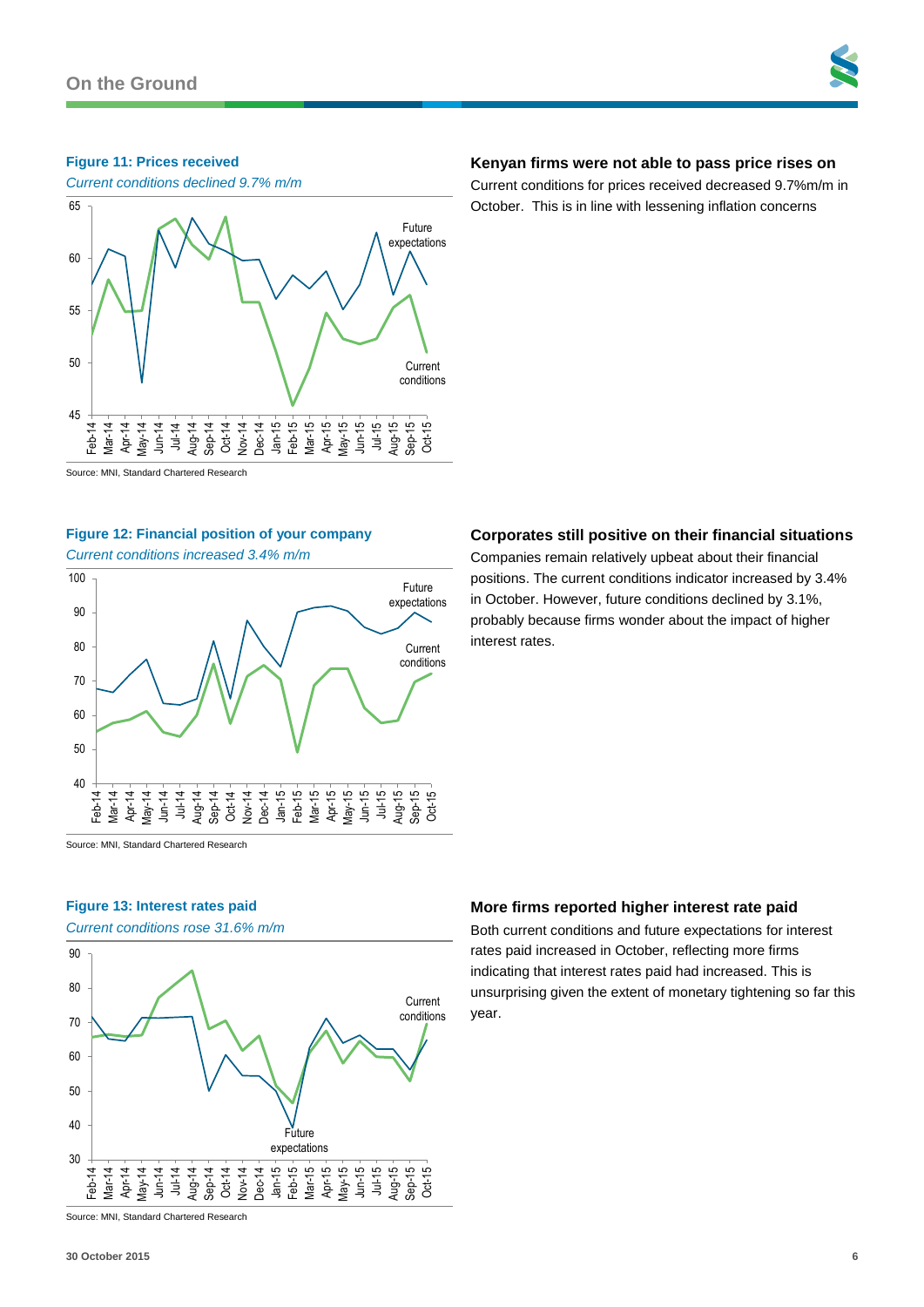#### **Figure 14: Effect of the KES exchange rate**

*Current conditions rose 3% m/m*



### **The KES was a lesser concern**

**Supplier delivery times rose**

In line with recent KES stabilisation, fewer Kenyan firms reported that the currency was a source of concern in October. Current conditions increased by 3%m/m. But future expectations continued to decline (by 2.8% in October) highlighting that FX pressure remains a concern in the near term, and that businesses are wary of the risk of further depreciation.

Supplier delivery times makes up 10% of the headline BSI. Current conditions and future expectations both rose in October. This suggests stronger economic momentum overall, but note that this series has traditionally been very volatile.

Source: MNI, Standard Chartered Research

#### **Figure 15: Supplier delivery times**

*Current conditions rose 1.9% m/m*



Source: MNI, Standard Chartered Research

### **Figure 16: Availability of credit**

*Current conditions fell 10.9% m/m*



#### **Availability of credit declined sharply**

The current conditions and future expectations indicators both fell sharply in October. Overall, Kenyan companies saw credit availability as more constrained compared with the reading in September.

Source: MNI, Standard Chartered Research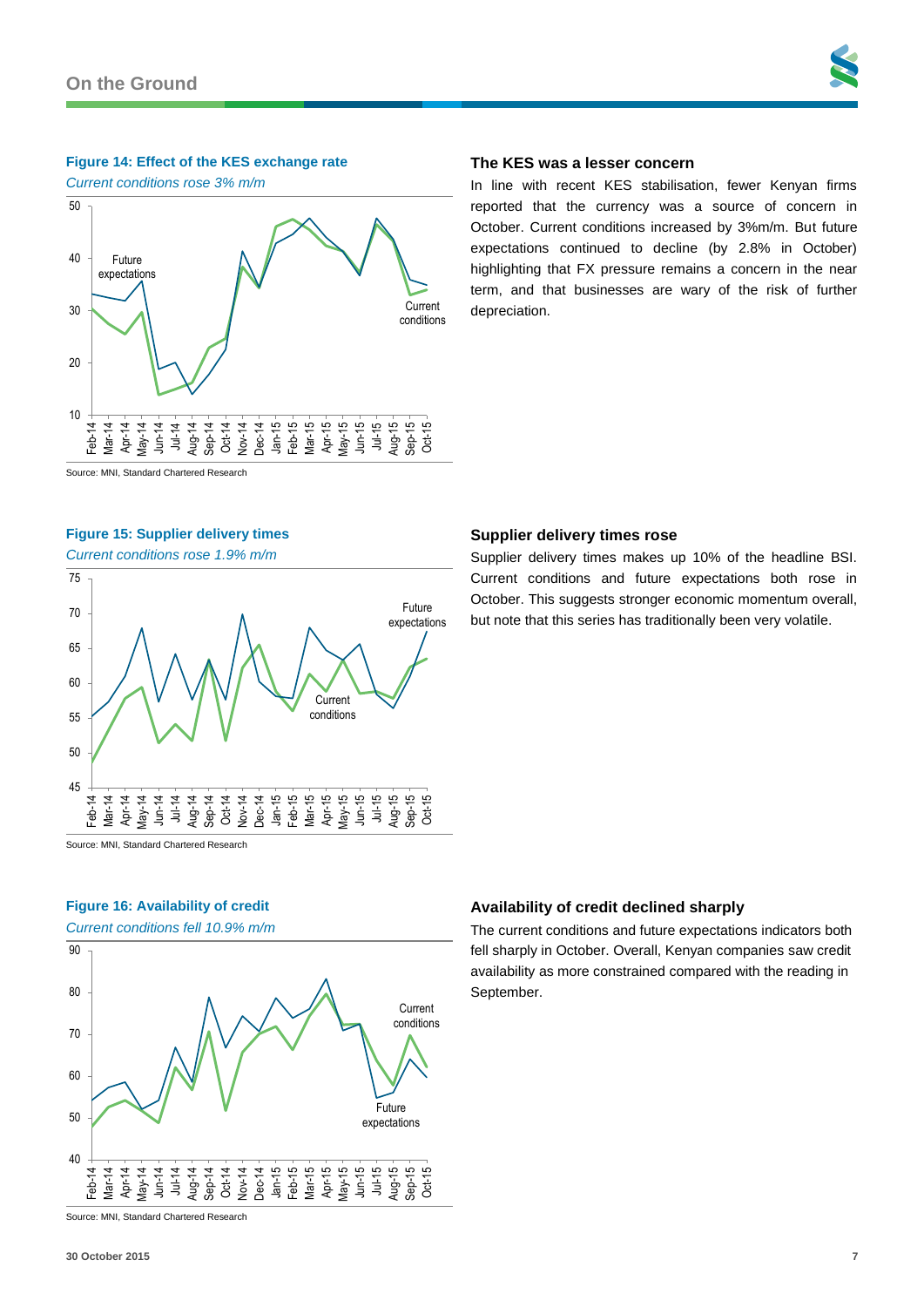

### **Figure 17: Understanding the questions**

*In order to aid comprehension of the survey, we reproduce the questions asked of respondents below*

| Productive capacity                    | Compared with a month ago, is the productive capacity of your company higher, the same or lower?<br>Questions will also address the three-month outlook.                                                                                                                        |
|----------------------------------------|---------------------------------------------------------------------------------------------------------------------------------------------------------------------------------------------------------------------------------------------------------------------------------|
| Production                             | Questions address what is happening to actual production - higher, the same, or lower? What about<br>the three-month outlook?                                                                                                                                                   |
| Interest rates paid                    | How do the interest rates that you pay compare with a year ago? How do you expect the interest rate<br>you pay to change in three months' time?                                                                                                                                 |
| New orders                             | Compared with a month ago, are new orders higher, the same or lower? Do you think that new orders<br>will be higher, the same or lower in three months?                                                                                                                         |
| New export orders                      | Compared with a month ago, are new export orders higher, the same or lower? Do you think new<br>export orders in three months' time will be the same, higher or lower?                                                                                                          |
| Exchange rate                          | Compared with a month ago, how is the FX rate affecting your business - helping, no impact or<br>hurting? How do you think it will be affecting your business in three months' time?                                                                                            |
| Suppliers' delivery<br>times           | Compared with a month ago, are your suppliers' delivery times (of raw materials, consumables, etc.)<br>higher, the same or lower? Do you think your suppliers' delivery times (of raw materials,<br>consumables, etc.) in three months' time will be higher, the same or lower? |
| Number of employees                    | Compared with a month ago, is the number of your employees not enough, just right or too many?<br>What do you expect it to be in three months' time?                                                                                                                            |
| Financial position of<br>your company  | An assessment of whether this is better, the same or worse.                                                                                                                                                                                                                     |
| Order backlogs                         | (For agricultural companies, there are no questions about order backlogs.)                                                                                                                                                                                                      |
| Input prices                           | How do they compare with a month ago? Where are they expected to be in three months' time?                                                                                                                                                                                      |
| Prices you charge for<br>your products | How do they compare with a month ago? Where are they expected to be in three months' time?                                                                                                                                                                                      |
| Availability of credit                 | Is it better, the same or worse than a year ago? Do you expect the availability of credit in three<br>months to be better, the same or worse?                                                                                                                                   |
| Inventory of finished<br>goods         | (For agricultural companies, there are no questions about inventories of finished goods.)                                                                                                                                                                                       |
| <b>Overall business</b><br>conditions  | Are these improving, the same or worsening? What do you expect over the next quarter?                                                                                                                                                                                           |

Source: Standard Chartered Global Research, MNI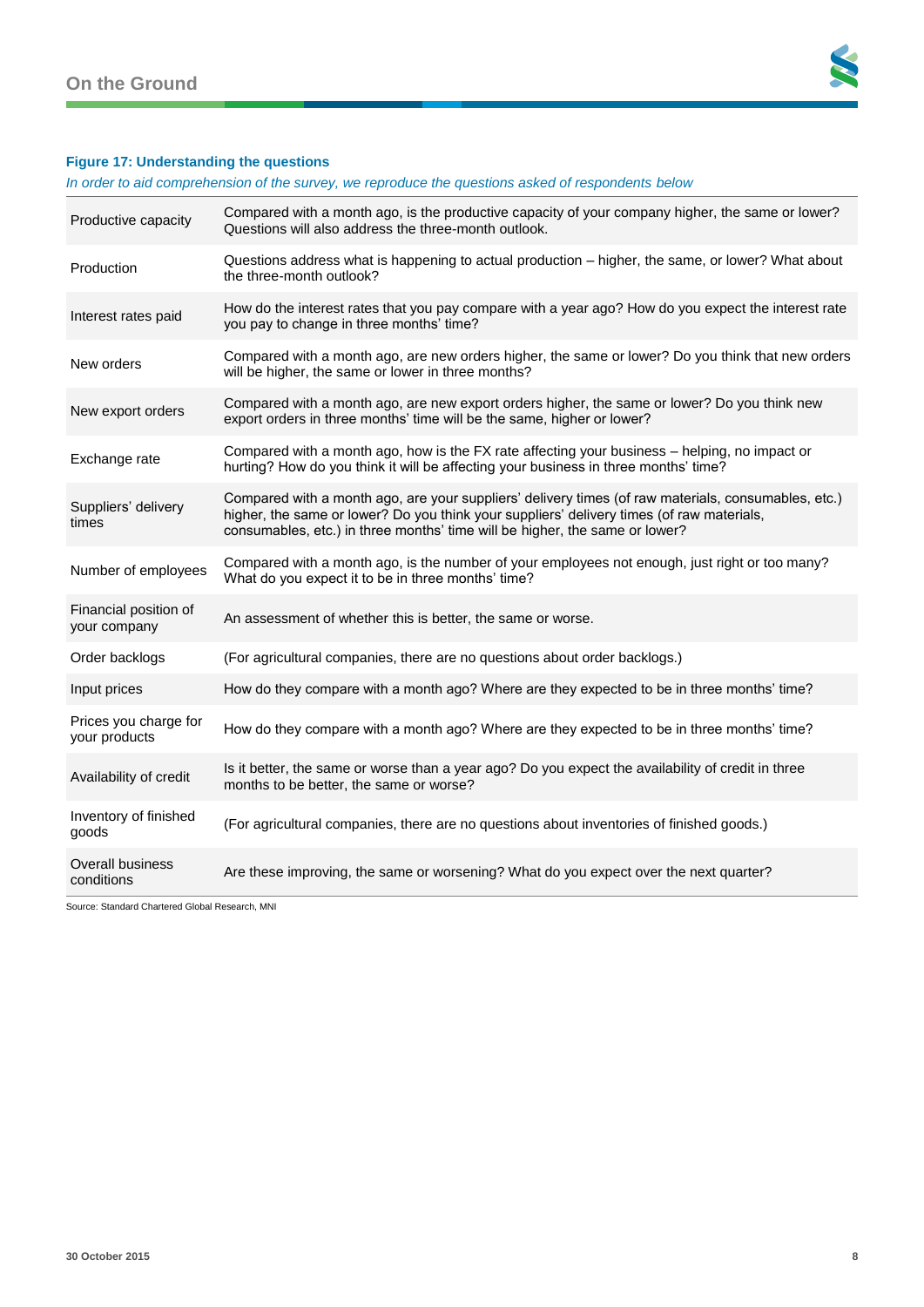

## **A selection of comments from the Kenya panel of businesses**

"Shortage of raw material this month meant we had to scale back our production."

"While my company is looking to expand its operations, we will have delay our plans until there is a reduction in the level of interest charged on loans."

"New advertisement campaign has helped push up sales."

"Suppliers aren't always so quick to dispatch goods so we place orders early to ensure they arrive on time."

"Short-staffed this month as we are finding it difficult to find experienced individuals."

"We now only accept US dollars for export orders since the shilling is so weak, a decision that has pushed away some of our overseas clients."

"Better cost management has left our finances in a healthier state."

"Our machines broke fairly frequently this month and so we have amassed backlogs."

"Fuel prices are falling. Since this is our biggest cost, we have been able to keep our own prices competitive."

"Banks were less willing to lend to us as we were a little late on a few repayments earlier on in the year."

"El Niño could disrupt delivery times over the coming months."

"Our output was slightly lower on account of employee attrition. We are currently training their replacements and should be back up to speed next month."

"Opening of a new office in Mombasa has brought in more business from there."

"Volatility of the shilling makes it difficult to plan for the future."

"We are in a better financial position after appointing a new accountant who has helped us cut down on our tax bill."

"Number of unfulfilled orders has risen after the introduction of a new product slowed down output.

Staff will become more adept once they become more familiar with the production process which will clear any backlogs."

"Suppliers are raising their prices as Christmas approaches. Too late to seek out new ones and so we have had no choice but to absorb these higher costs."

"Government support has given us access to sizable loans at a reasonable rate."



Source: MNI, Standard Chartered Research